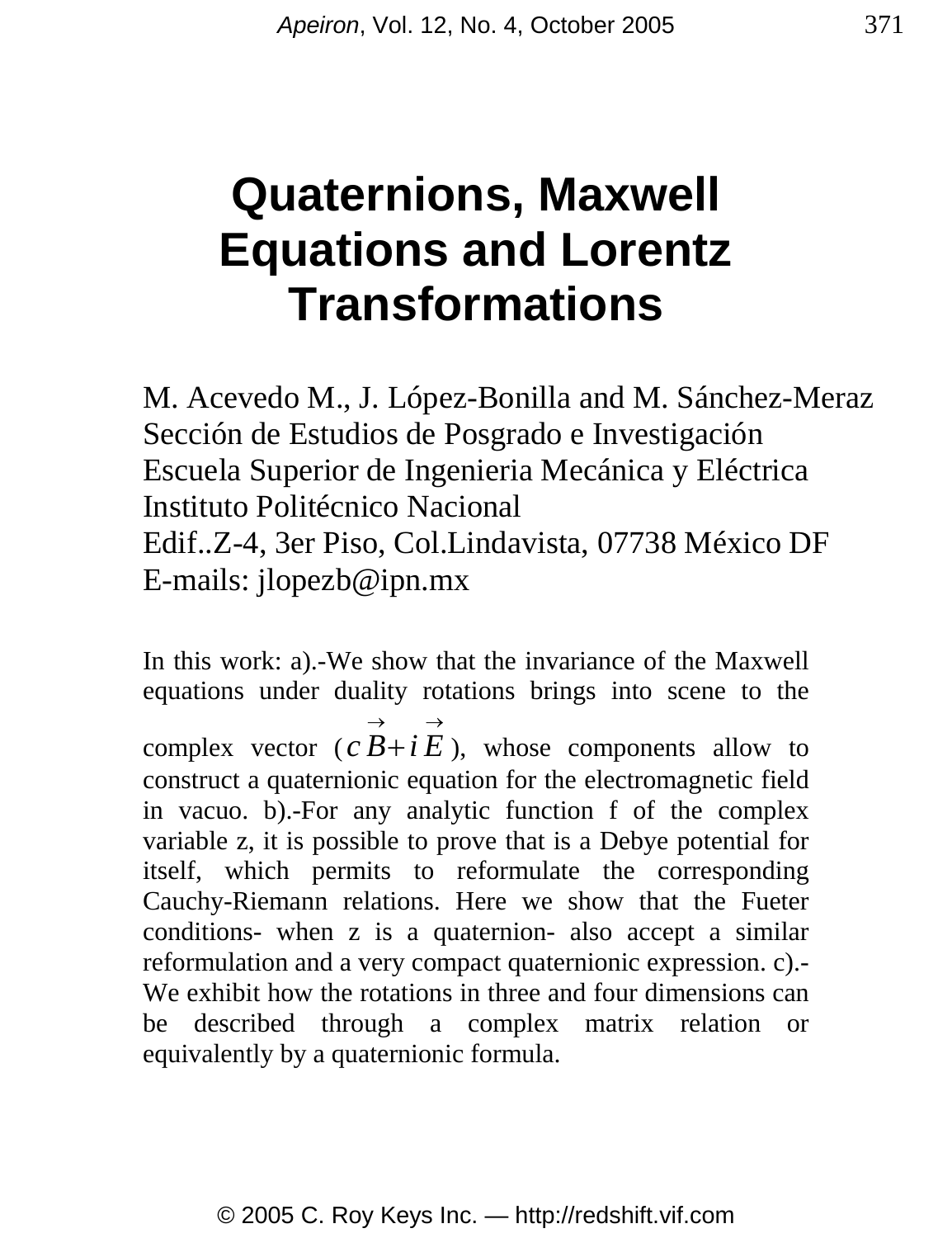## **1. Quaternionic version of the Maxwell equations.**

The Maxwell equations in the source-free case:  $\rightarrow$   $\rightarrow$   $\rightarrow$   $\rightarrow$ 

$$
\vec{\nabla} \cdot \vec{B} = 0, \qquad \vec{\nabla} \cdot \vec{E} = 0,
$$
  

$$
\vec{\nabla} \times \vec{B} = \frac{1}{c^2} \frac{\partial \vec{E}}{dt}, \qquad \vec{\nabla} \times \vec{E} = -\frac{\partial \vec{B}}{\partial t}, \qquad (1)
$$

are invariant under the duality rotations [1,2]:

$$
\vec{E}' = \vec{E} \cos \alpha + c \vec{B} \sin \alpha, \qquad c\vec{B}' = -\vec{E} \sin \alpha + c\vec{B} \cos \alpha, \tag{2}
$$

in the sense that the fields also satisfy (1) ; the Noether theorem [3-9] shows [10] that this invariance of the Maxwell equations implies the continuity equation:

$$
\frac{\partial}{\partial t} \left( \frac{\epsilon_0}{2} E^2 + \frac{1}{2\mu_0} B^2 \right) + \overline{\nabla} \bullet \left( \frac{1}{\mu_0} \overline{E} \times \overline{B} \right) = 0, \tag{3}
$$

for the electromagnetic energy.If relations (2) are rewritten into the form:

$$
c\vec{B} + i\vec{E} = e^{i\alpha} \left( c\vec{B} + i\vec{E} \right),\tag{4}
$$

the participation of the complex vector [10-13]:

$$
\vec{F} = c\vec{B} + i\vec{E} \tag{5}
$$

follows, and expressions (1) become:

$$
\vec{\nabla} \cdot \vec{F} = 0, \quad \frac{1}{c} \frac{\partial \vec{F}}{\partial t} - i \vec{\nabla} \times \vec{F} = 0 \tag{6}
$$

 Now we show that the Maxwell equations adopt a very compact structure if we employ quaternions [10,14-23]. In fact, with we construct the quaternionic vector :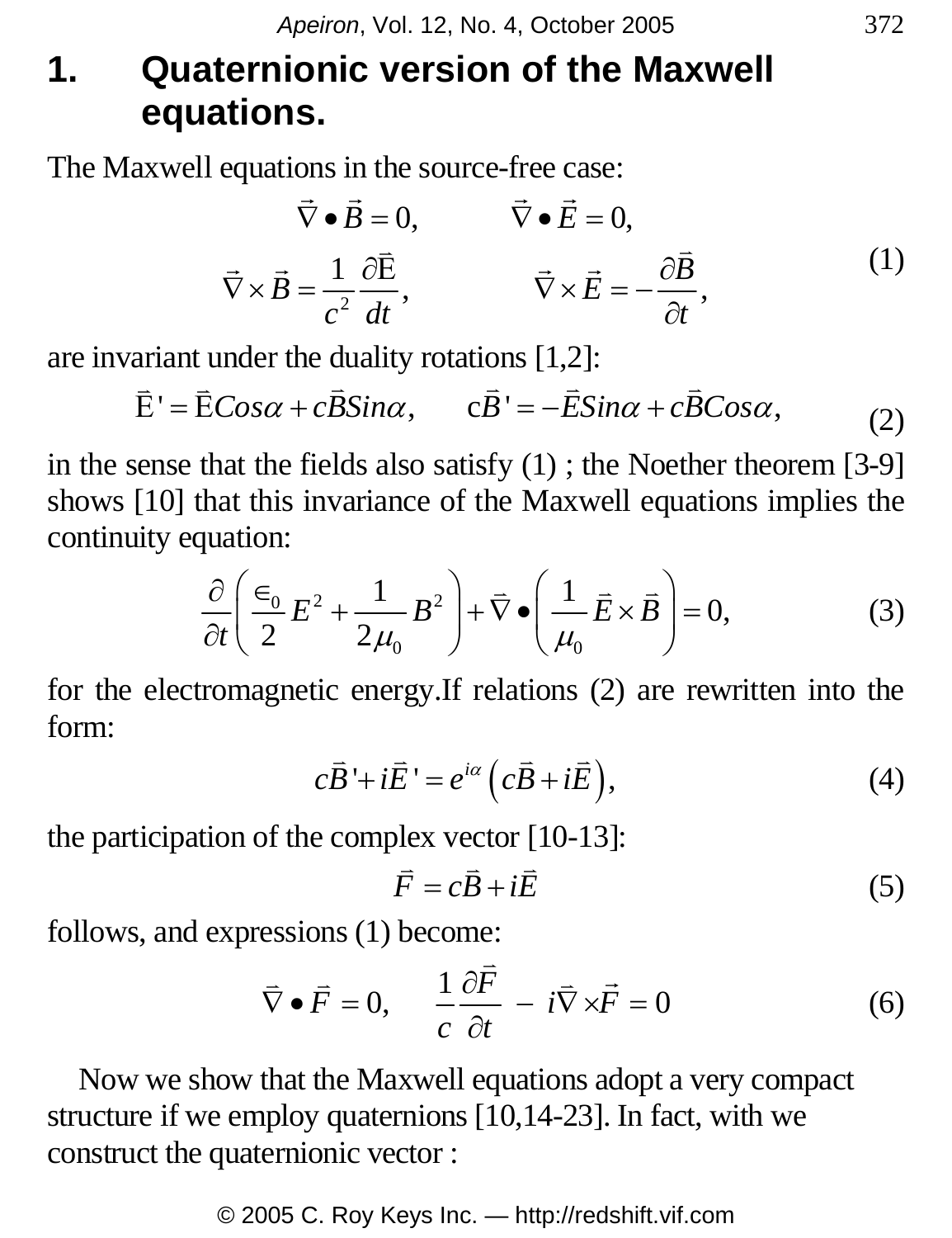*Apeiron*, Vol. 12, No. 4, October 2005 373

$$
\boldsymbol{F} = \boldsymbol{I} \boldsymbol{F}_X + \boldsymbol{J} \boldsymbol{F}_Y + \boldsymbol{K} \boldsymbol{F}_Z, \tag{7}
$$

and the quaternonic operator [24-26]:

$$
\nabla = \frac{i}{c} \frac{\partial}{\partial t} + I \frac{\partial}{\partial x} + J \frac{\partial}{\partial y} + K \frac{\partial}{\partial z},
$$
 (8)

so that the Maxwell equations (1) are carried to the following quaternionic version:

$$
\nabla F = 0,\tag{9}
$$

Conway [27] – Silberstein [28] introduced quaternions as a notation in the special theory of relativity; Silberstein [24]-Lanczos [25,29] were the first authors to deduce (9) (this quaternionic expression reminds us of the Weyl equation of massless ½ spin particles).

 Unitary complex quaternions generate [10, 22, 30-33] proper Lorentz transformations, consequently, we consider as a natural fact to use quaternions – as in eq.(9) – for the description of the Maxwell field.

### **2. The Fueter conditions as Debye expressions**

If *f* is an analytic function of the complex variable  $z=x+iy$ , then it has the form  $f(z)=u(x,y)+iv(x,y)$  with the fulfillment of the Cauchy-Riemann relations [34]:

$$
\frac{\partial u}{\partial x} = \frac{\partial v}{\partial y}, \quad \frac{\partial u}{\partial y} = -\frac{\partial v}{\partial x},\tag{10}
$$

which thereby imply the harmonic character of u and v because:

$$
\nabla^2 u = \nabla^2 v = 0, \nabla^2 = \frac{\partial^2}{\partial x^2} + \frac{\partial^2}{\partial y^2}
$$
(11)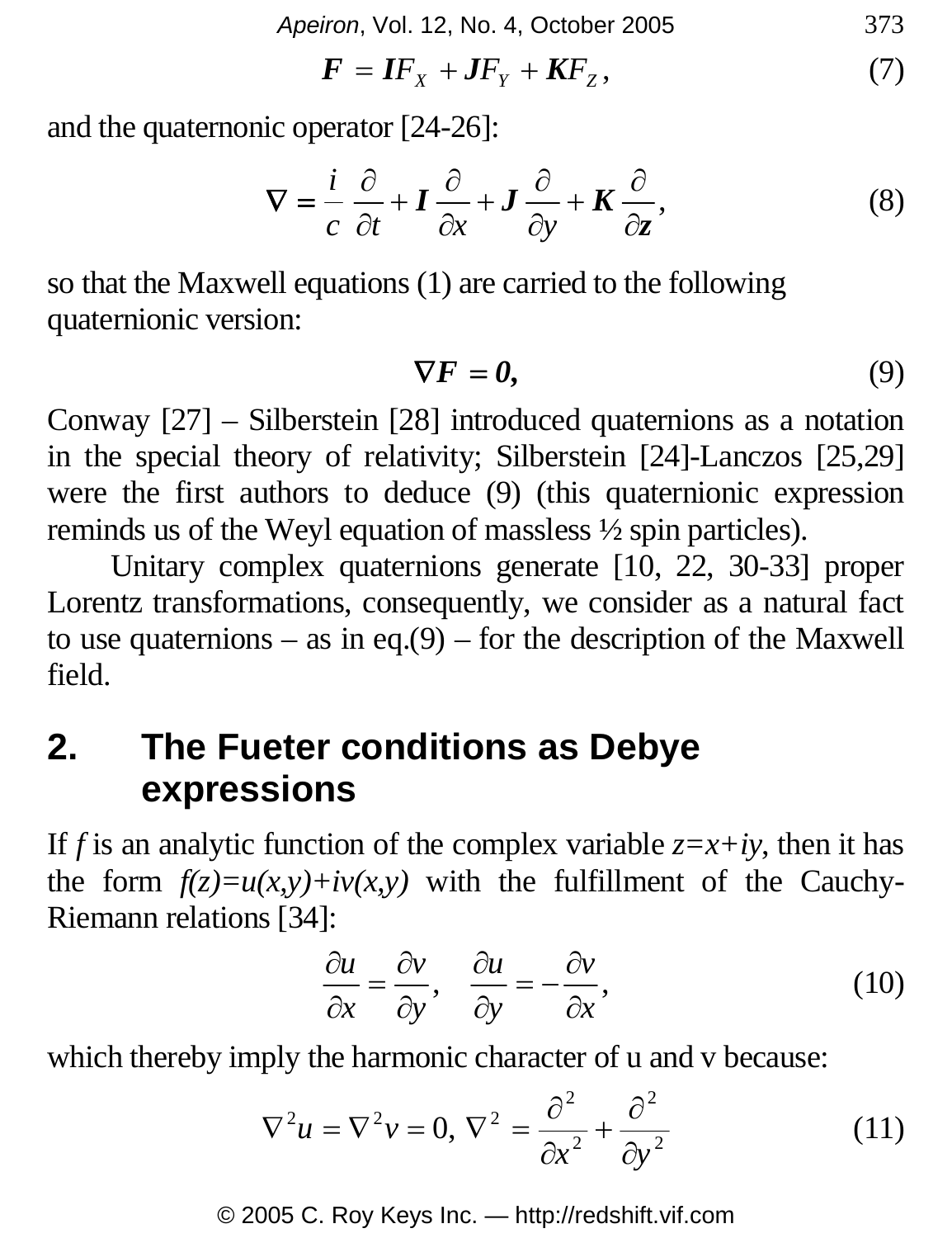The conditions (10) allow to obtain two interesting differential identities for *u* and *v*, which have great similarity with the Debye expressions [2, 35-39] for the electromagnetic potentials, in fact:

$$
u = \frac{\bar{r}}{r} \bullet \bar{\nabla}(ru) - [\bar{r} \times \bar{\nabla}u]_3,
$$
 (12)

where we have employed the known notation from vectorial analysis:

$$
\vec{r} = x\hat{i} + y\hat{j}, \quad r = \sqrt{x^2 + y^2},
$$

$$
[\vec{r} \times \vec{\nabla} g]_3 \equiv x \frac{\partial g}{\partial y} - y \frac{\partial g}{\partial x}, \quad \vec{\nabla} = \hat{i} \frac{\partial}{\partial x} + \hat{j} \frac{\partial}{\partial y}, \quad (13)
$$

The function if is also analytic, then  $if(z) = v + iu$  implies that (12) is correct with the changes  $u \rightarrow -v$  and  $v \rightarrow u$ , that is:

$$
v = \frac{\vec{r}}{r} \bullet \vec{\nabla}(rv) + \begin{bmatrix} \vec{r} & \vec{r} \\ \vec{r} \times \vec{\nabla} u \end{bmatrix},
$$
(14)

 The expressions (12) and (14) are a reformulation of the Cauchy-Riemann relations, these being a strong motivation for the existence of Debye generators in electromagnetic theory. The solution of the source-free Maxwell equations can be written [2,35-39] in terms of two real scalar generators (Debye potentials) -  $\psi_E$  and  $\psi_M$  which satisfy the wave equation:

$$
\Box \psi_E = \Box \psi_M = 0, \qquad \Box = \frac{\partial^2}{c^2 \partial t^2} - \nabla^2 \tag{15}
$$

in according to:

$$
\phi = -c \frac{\vec{r}}{r} \cdot \overrightarrow{\nabla} \left( r \psi_E \right), \qquad \overrightarrow{A} = -\overrightarrow{r} \times \overrightarrow{\nabla} \psi_M + \overrightarrow{r} \frac{\partial \psi_E}{c \partial t}, \tag{16}
$$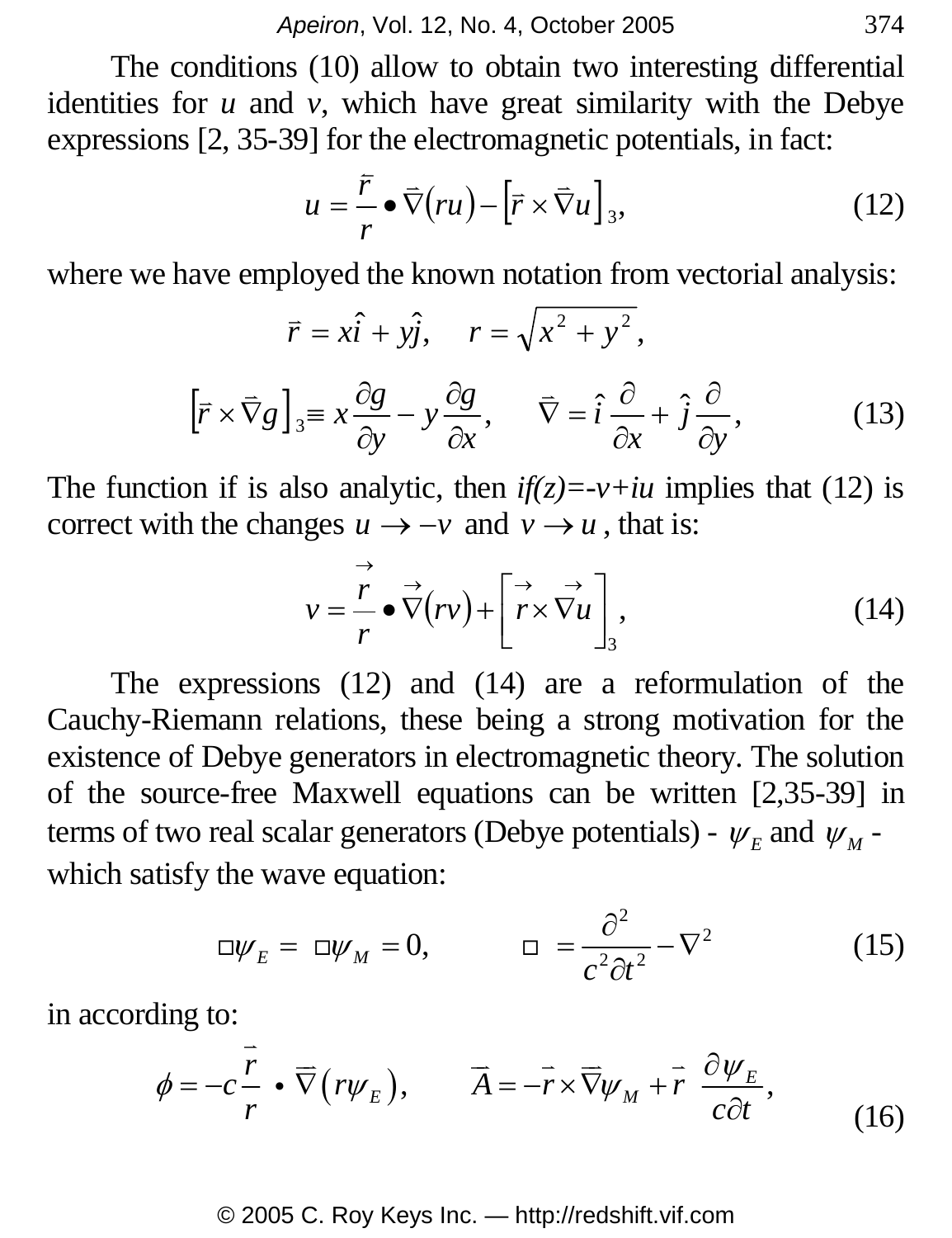up to gauge transformations. We must note that the existence of and implicitly follows from results of several authors [40-43].

 Now we shall obtain the generalization of (12) and (14) for the quaternionic case. Fueter[44] founded the theory of functions  $G(q) = u_0 + I u_1 + J u_2 + K u_3$ , of a quaternionic variable  $q = x_0 + I y_1 + J y_2 + K y_3$ , and he imposed the following differential conditions on the , which correspond to the extension of the Cauchy-Riemann equations (10):

$$
\frac{\partial u_0}{\partial x_0} - \frac{\partial u_1}{\partial y_1} - \frac{\partial u_2}{\partial y_2} - \frac{\partial u_3}{\partial y_3} = 0 ,
$$
  
\n
$$
\frac{\partial u_1}{\partial x_0} + \frac{\partial u_0}{\partial y_1} + \frac{\partial u_3}{\partial y_2} - \frac{\partial u_2}{\partial y_3} = 0 ,
$$
  
\n
$$
\frac{\partial u_2}{\partial x_0} - \frac{\partial u_3}{\partial y_1} + \frac{\partial u_0}{\partial y_2} + \frac{\partial u_1}{\partial y_3} = 0 ,
$$
  
\n
$$
\frac{\partial u_3}{\partial x_0} + \frac{\partial u_2}{\partial y_1} - \frac{\partial u_1}{\partial y_2} + \frac{\partial u_0}{\partial y_3} = 0 .
$$
\n(17)

 Imaeda [45] shows that (17) permits to establish a connection with the Maxwell equations, which leads to a new formulation of classical electrodynamics. If we introduce the operator (8):

$$
\nabla = \frac{\partial}{\partial x_0} + \mathbf{I} \frac{\partial}{\partial y_1} + \mathbf{J} \frac{\partial}{\partial y_2} + \mathbf{K} \frac{\partial}{\partial y_3}
$$
(18)

then (17) are equivalent to:

$$
\nabla G = 0 \tag{19}
$$

 It is remarkable the similarity between (9) and (19), of course we may see to (9) as a particular case of (19).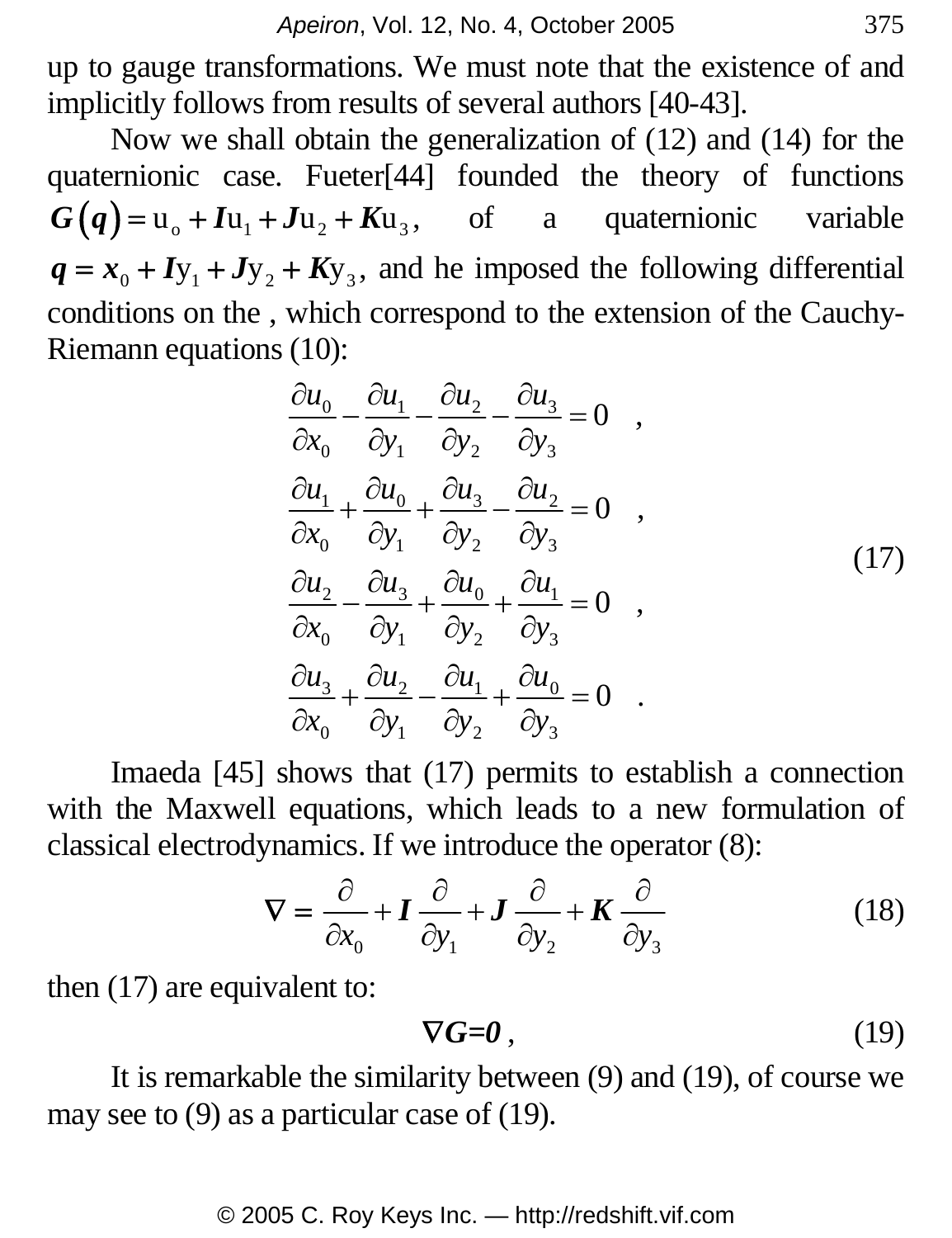With the aid of (17) and taking as guide the relation (12), it is not difficult to deduce the Debye type expression:

$$
u_0 = \frac{\overline{r}}{r} \cdot \overline{\nabla}(ru_0) + \frac{\partial}{\partial x_0} (y_1u_1 + y_2u_2 + y_3u_3) + \left[ \overline{r} \times \overline{\nabla}u_1 \right]_1 + \left[ \overline{r} \times \overline{\nabla}u_2 \right]_2 + \left[ \overline{r} \times \overline{\nabla}u_3 \right]_3
$$
 (20)

where

$$
\vec{r} = \hat{i}y_1 + \hat{j}y_2 + \hat{k}y_3, \quad \nabla = \hat{i}\frac{\partial}{\partial y_1} + \hat{j}\frac{\partial}{\partial y_2} + \hat{k}\frac{\partial}{\partial y_3}, \quad \left[\vec{r} \times \nabla g\right]_1 \equiv y_2 \frac{\partial g}{\partial y_3} - y_3 \frac{\partial g}{\partial y_2},
$$
\n
$$
\left[\vec{r} \times \nabla g\right]_2 \equiv y_3 \frac{\partial g}{\partial y_1} - y_1 \frac{\partial g}{\partial y_3}, \quad \left[\vec{r} \times \nabla g\right]_3 \equiv y_1 \frac{\partial g}{\partial y_2} - y_2 \frac{\partial g}{\partial y_1}.
$$
\n(21)

The function  $-G(q) I = u_1 - I u_0 - J u_3 + K u_2$  is also analytic, then in (20) we can make the changes  $u_0 \rightarrow u_1$ ,  $u_1 \rightarrow -u_0$ ,  $u_2 \rightarrow -u_3$ and  $u_3 \rightarrow u_2$ , therefore:

$$
u_1 = \frac{\overline{r}}{r} \cdot \overline{\nabla}(ru_1) + \frac{\partial}{\partial x_0}(-y_1u_0 - y_2u_3 + y_3u_2) - \left[\overline{r} \times \overline{\nabla}u_0\right]_1 - \left[\overline{r} \times \overline{\nabla}u_3\right]_2 + \left[\overline{r} \times \overline{\nabla}u_2\right]_3 \tag{22}
$$

Similarly the analytic character of  $-G(q)J$  and  $-G(q)K$  leads to:

$$
u_2 = \frac{\overline{r}}{r} \cdot \overline{\nabla}(ru_2) + \frac{\partial}{\partial x_0} (y_1 u_3 - y_2 u_0 - y_3 u_1) + [\overline{r} \times \overline{\nabla} u_3]_1 - [\overline{r} \times \overline{\nabla} u_0]_2 - [\overline{r} \times \overline{\nabla} u_1]_3,
$$
(23)  

$$
u_3 = \frac{\overline{r}}{r} \cdot \overline{\nabla}(ru_3) + \frac{\partial}{\partial x_0} (-y_1 u_2 + y_2 u_1 - y_3 u_0) - [\overline{r} \times \overline{\nabla} u_2]_1 - [\overline{r} \times \overline{\nabla} u_1]_2 - [\overline{r} \times \overline{\nabla} u_0]_3.
$$

 The relations (20), (22) and (23) represent a Debye type reformulation of the Fueter conditions (17), which are relations not explicitly found in the literature.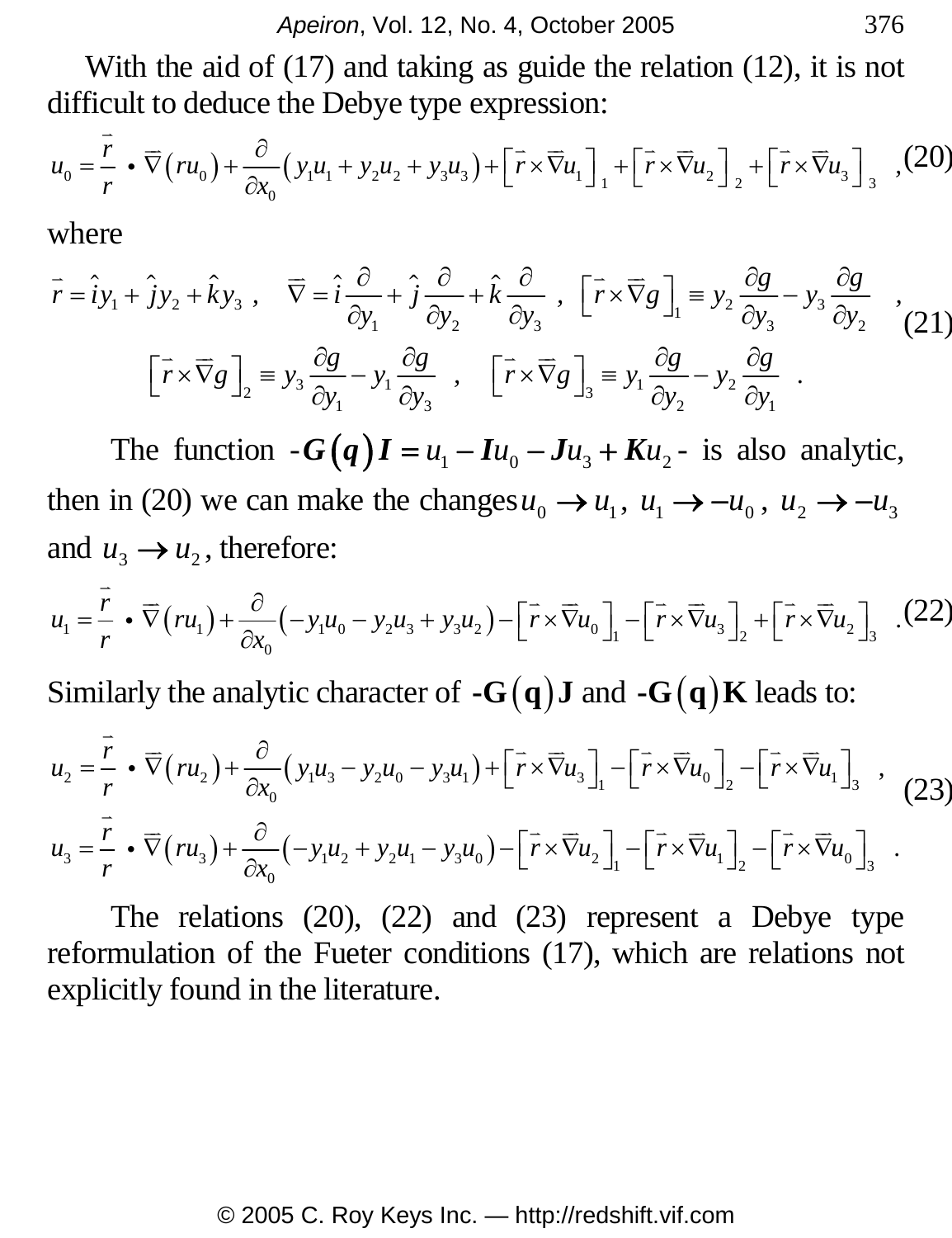### **3. Quaternions, 3-rotations and Lorentz transformations**

In Minkowski space, any real matrix  $L_{4\times 4} = (L_{jk})$  with the property  $L^T L = L$ , that is:

$$
L_{jk}L_{jl} = \delta_{kl} \quad , \tag{24}
$$

allows to make a Lorentz transformation over an arbitrary event , via the expression [22,41]:

$$
x^{\prime}_{j} = L_{jk} x_{k} \tag{25}
$$

such that (24) implies the invariance  $x'$   $_i x'$   $_j = x_i x_j$ , this being:

$$
x^{2} + y^{2} + z^{2} - c^{2}t^{2} = x^{2} + y^{2} + z^{2} - c^{2}t^{2}.
$$
 (26)

If we define the complex 2x2 matrices:.

$$
\underline{X} = \begin{pmatrix} x_3 - ix_4 & x_1 - ix_2 \\ x_1 + ix_2 & -x_3 - ix_4 \end{pmatrix}, \underline{U} = \begin{pmatrix} \alpha & \beta \\ \gamma & \delta \end{pmatrix},
$$
(27)

with the properties:

$$
\det \mathbf{X} = -x_j x_j \quad , \qquad \mathbf{U}^\dagger = \begin{pmatrix} \alpha^* & \gamma^* \\ \beta^* & \delta^* \end{pmatrix} \quad , \tag{28}
$$

then the construction of a Lorentz transformation *L*  $\overline{z}$  can be accomplished through the relation [22,41]:

$$
\underline{X} = \underline{U} \underline{X} \underline{U}^{\dagger} \quad , \tag{29}
$$

with  $det U = 1$  as required by (26). In other words, any four complex constants  $\alpha$ ,  $\beta$ ,  $\gamma$ ,  $\delta$  subject to the unimodular condition:

$$
\alpha \delta - \beta \gamma = 1 \tag{30}
$$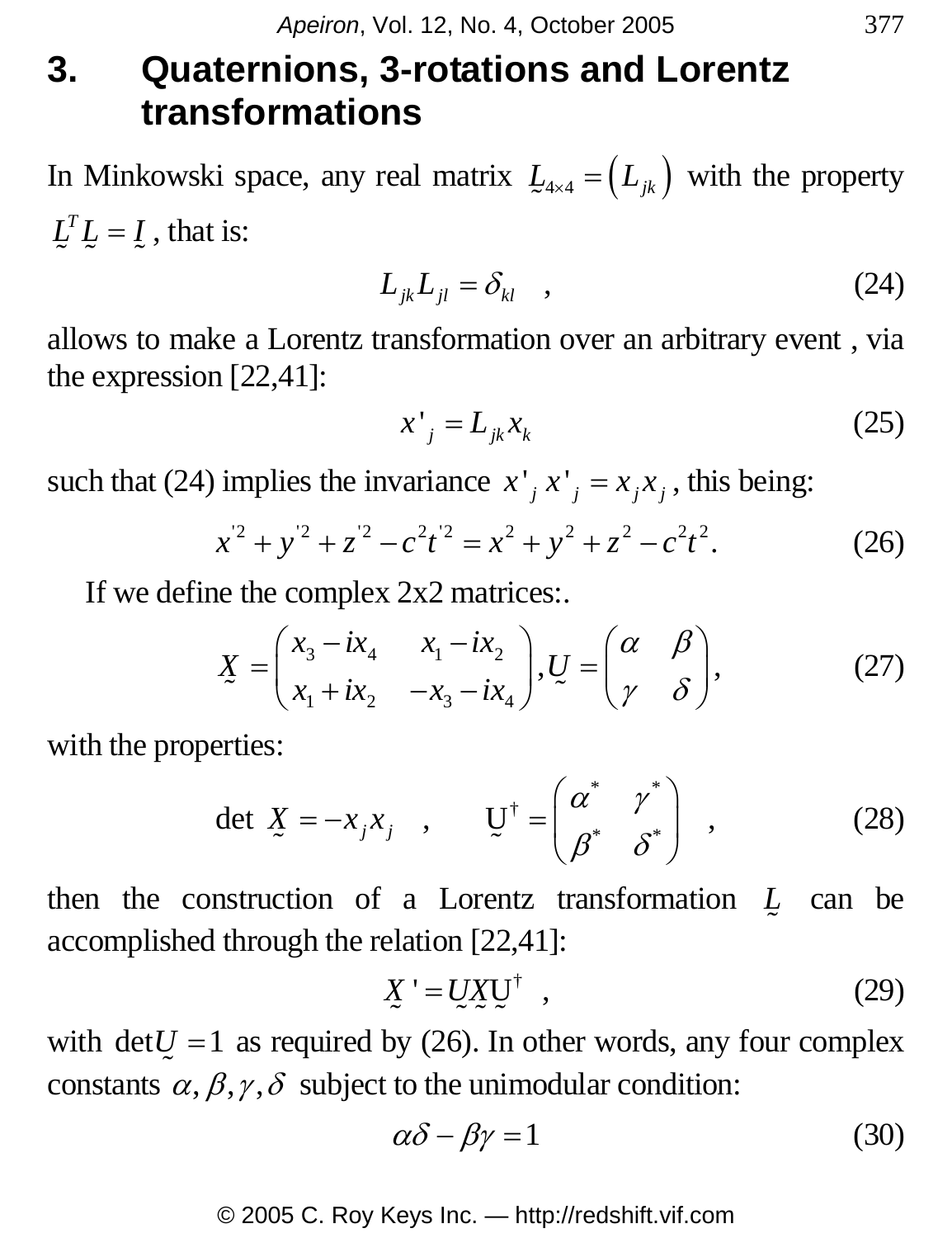generate also a Lorentz's matrix. By comparison between (25) and (29) it results the following expressions  $[46]$  of Synge $[41]$  – Rumer[47]- Aharoni[48]:

$$
L_{11} = \frac{1}{2} (\alpha^{*} \delta + \beta \gamma^{*}) + c.c. , \qquad L_{12} = \frac{i}{2} (\alpha^{*} \delta + \beta \gamma^{*}) + c.c. ,
$$
  
\n
$$
L_{13} = \frac{1}{2} (\alpha^{*} \gamma - \beta^{*} \delta) + c.c. , \qquad L_{14} = \frac{1}{2} (\alpha^{*} \gamma + \beta^{*} \delta) + c.c. ,
$$
  
\n
$$
L_{21} = \frac{i}{2} (\alpha \delta^{*} - \beta \gamma^{*}) + c.c. , \qquad L_{22} = \frac{1}{2} (\alpha^{*} \delta - \beta^{*} \gamma) + c.c. ,
$$
  
\n
$$
L_{23} = \frac{i}{2} (\alpha \gamma^{*} + \beta^{*} \delta) + c.c. , \qquad L_{24} = \frac{i}{2} (\alpha \gamma^{*} - \beta^{*} \delta) + c.c. ,
$$
  
\n
$$
L_{31} = \frac{1}{2} (\alpha^{*} \beta - \gamma^{*} \delta) + c.c. , \qquad L_{32} = \frac{i}{2} (\alpha^{*} \beta - \gamma^{*} \delta) + c.c. ,
$$
  
\n
$$
L_{33} = \frac{1}{2} (\alpha \alpha^{*} - \beta \beta^{*} - \gamma \gamma^{*} + \delta \delta^{*}) , \qquad L_{34} = \frac{1}{2} (\alpha \alpha^{*} + \beta \beta^{*} - \gamma \gamma^{*} - \delta \delta^{*}) ,
$$
  
\n
$$
L_{41} = \frac{1}{2} (\alpha^{*} \beta + \gamma^{*} \delta) + c.c. , \qquad L_{42} = \frac{i}{2} (\alpha^{*} \beta + \gamma^{*} \delta) + c.c. ,
$$
  
\n
$$
L_{43} = \frac{1}{2} (\alpha \alpha^{*} - \beta \beta^{*} + \gamma \gamma^{*} - \delta \delta^{*}) , \qquad L_{44} = \frac{1}{2} (\alpha \alpha^{*} + \beta \beta^{*} + \gamma \gamma^{*} + \delta \delta^{*}) ,
$$

where c.c. means the complex conjugate of all the previous terms. It is evident that the matrices produce the same, thus they are said [32, 33, 49, 50] to constitute a two-valued representation of the Lorentz transformations.

On the other hand, we may follow Lanczos [10, 22] and introduce the quaternions [10,14-22]:

$$
\mathbf{R} = ct + i(\mathbf{I}x + \mathbf{J}y + \mathbf{K}z) , \qquad \mathbf{A} = a_4 + \mathbf{I}a_1 + \mathbf{J}a_2 + \mathbf{K}a_3 , \quad (32)
$$

together with the definitions: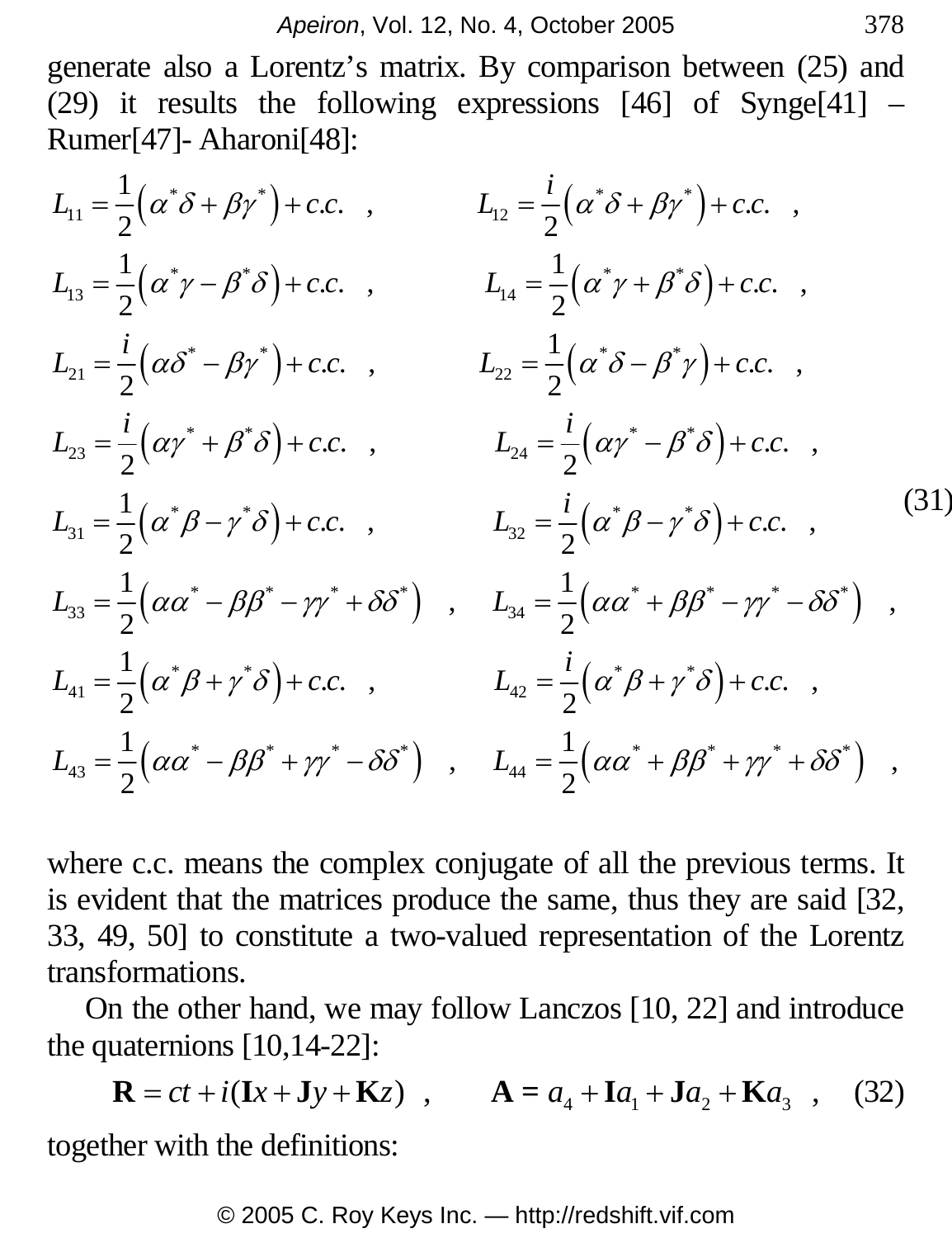*Apeiron*, Vol. 12, No. 4, October 2005 379

$$
\overline{A} = a_4 \cdot (Ia_1 + Ja_2 + Ka_3) , \qquad A^* = a_{4}^* + Ia_{1}^* + Ja_{2}^* + Ka_{3}^* , (33)
$$

so that A generates a Lorentz's matrix via the quaternionic relation:

$$
\mathbf{R}^{\prime} = \mathbf{A}\mathbf{R}\overline{\mathbf{A}}^*
$$
 (34)

with A fulfilling the condition:

$$
\mathbf{A}\overline{\mathbf{A}} = a_1^2 + a_2^2 + a_3^2 + a_4^2 = 1 \tag{35}
$$

For example, (35) is verified by:

$$
a_1 = -\frac{i}{2}(\gamma + \beta) , \quad a_2 = -\frac{1}{2}(\gamma - \beta) ,
$$
  
\n
$$
a_3 = \frac{i}{2}(\delta - \alpha) , \quad a_4 = -\frac{1}{2}(\delta + \alpha) ,
$$
  
\n(36)

and, if the complex numbers satisfy (30) then (34) and (36) imply (31). Another option is:

$$
a_1 = iQ(\lambda^* e^P + \eta^* e^{-P}) , a_2 = Q(\lambda^* e^P - \eta^* e^{-P}) ,
$$
  
\n
$$
a_3 = iQ(e^P - e^{-P}) , a_4 = -Q(e^P + e^{-P}) ,
$$
  
\n
$$
P = \frac{1}{2}(M + iN) , Q = \frac{1}{2}|1 - \lambda^* \eta^*|^{-\frac{1}{2}} ,
$$
  
\n(37)

where M,N are arbitrary real numbers, and  $\lambda$ ,  $\eta$  are any complex numbers such that  $\lambda \eta \neq 1$ . Eqs. (34) and (37) give us the following expressions [46] of Greenberg-Knauer [51] for *L*  $\overline{a}$ :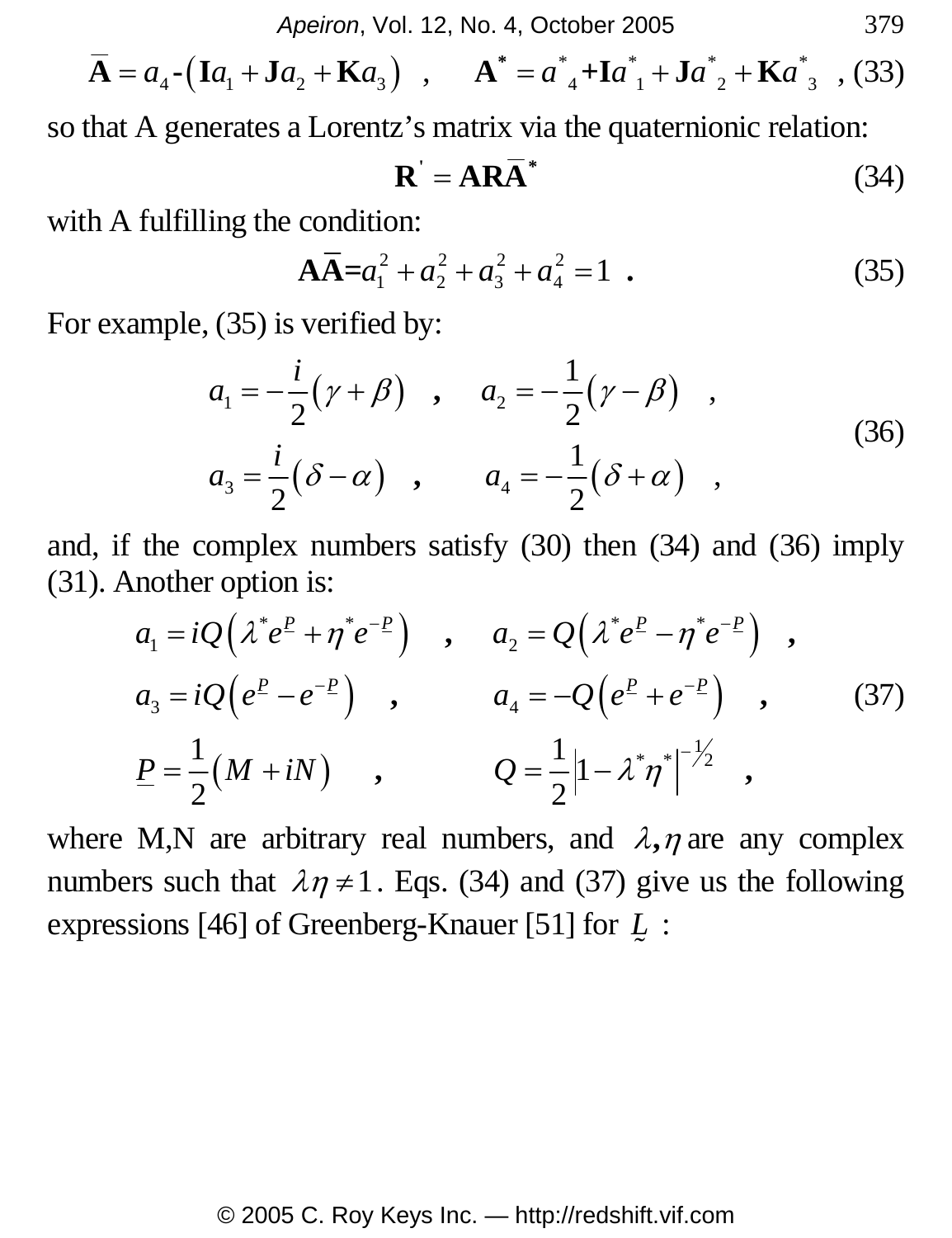*Apeiron*, Vol. 12, No. 4, October 2005 380

$$
L_{11} = Te^{iN} (1 + \lambda^* \eta) + c.c. ,
$$
\n
$$
L_{12} = iTe^{iN} (1 - \lambda^* \eta) + c.c. ,
$$
\n
$$
L_{13} = Te^{iN} (\eta - \lambda^*) + c.c. ,
$$
\n
$$
L_{14} = -Te^{iN} (\eta + \lambda^*) + c.c. ,
$$
\n
$$
L_{21} = iTe^{-iN} (1 + \lambda \eta^*) + c.c. ,
$$
\n
$$
L_{22} = -Te^{-iN} (\lambda \eta^*) + c.c. ,
$$
\n
$$
L_{23} = iTe^{-iN} (\eta^* - \lambda) + c.c. ,
$$
\n
$$
L_{34} = -iTe^{-iN} (\eta^* + \lambda) + c.c. ,
$$
\n
$$
L_{31} = T(\lambda e^M - \eta e^{-M}) + c.c. ,
$$
\n
$$
L_{32} = iT(\lambda e^M + \eta e^{-M}) + c.c. ,
$$
\n
$$
L_{33} = T\Big[e^M (1 - \lambda \lambda^*) + e^{-M} (1 - \eta \eta^*)\Big] ,
$$
\n
$$
L_{34} = -T\Big[e^M (1 + \lambda \lambda^*) - e^{-M} (1 + \eta \eta^*)\Big] ,
$$
\n
$$
L_{41} = -T(\lambda e^M + \eta e^{-M}) + c.c. ,
$$
\n
$$
L_{42} = -iT(\lambda e^M + \eta e^{-M}) + c.c. ,
$$
\n
$$
L_{43} = -T\Big[e^M (1 - \lambda \lambda^*) - e^{-M} (1 - \eta \eta^*)\Big] ,
$$
\n
$$
L_{44} = T\Big[e^M (1 + \lambda \lambda^*) + e^{-M} (1 + \eta \eta^*)\Big] ,
$$
\n(14)

with  $T = \frac{1}{2} |1 - \lambda \eta|^{-1}$ 2  $-\lambda \eta$ <sup>-1</sup> well behaved because  $\lambda \eta \neq 1$ . Sachs [52] obtained some special cases of (38). The refs. [50, 53] have important applications of (38) to the Newman-Penrose formalism [54, 55] in general relativity.

Now we consider that A is a real unitary quaternion with their four components  $a_j$  written in terms of two complex numbers  $\alpha$  and  $\beta$ :

$$
a_1 = -\frac{i}{2} (\beta - \beta^*) , a_2 = -\frac{1}{2} (\beta + \beta^*) ,
$$
  
\n
$$
a_3 = \frac{i}{2} (\alpha - \alpha^*) , a_4 = -\frac{1}{2} (\alpha + \alpha^*) ,
$$
  
\n
$$
\alpha \alpha^* + \beta \beta^* = 1
$$
\n(39)

then (34) implies a rotation in the 3-space:

$$
\begin{pmatrix} x' \\ y' \\ z' \end{pmatrix} \equiv R \begin{pmatrix} x \\ y \\ z \end{pmatrix} , t' = t , \qquad (40)
$$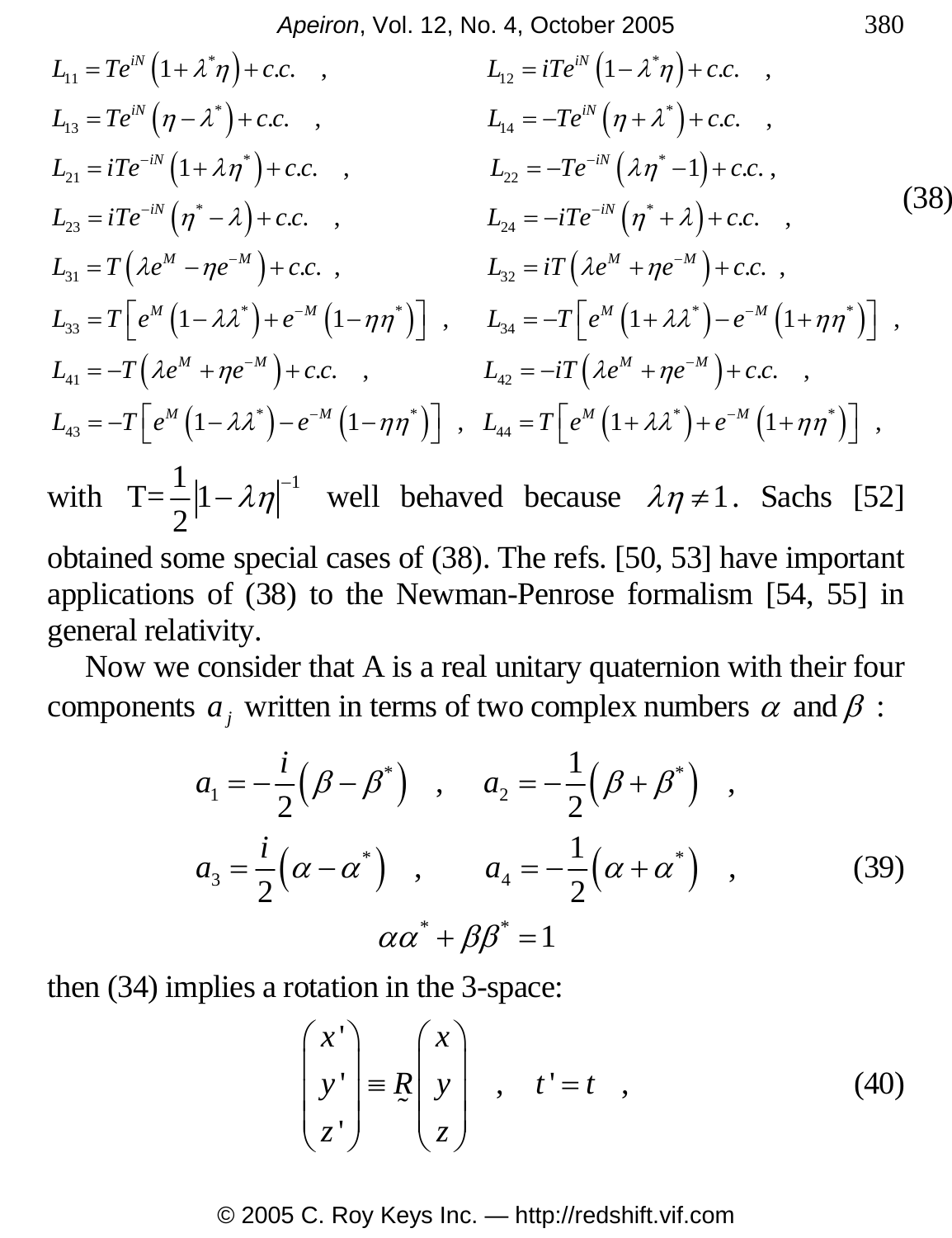where [47,56]:

$$
R = \begin{pmatrix} \frac{1}{2} (\alpha^2 + \alpha^{*2} - \beta^2 - \beta^{*2}) & -\frac{i}{2} (\alpha^2 - \alpha^{*2} + \beta^2 - \beta^{*2}) & -(\alpha\beta + \alpha^*\beta^*) \\ \frac{1}{2} (\alpha^2 - \alpha^{*2} - \beta^2 + \beta^{*2}) & \frac{1}{2} (\alpha^2 + \alpha^{*2} + \beta^2 + \beta^{*2}) & -i(\alpha\beta - \alpha^*\beta^*) \\ \alpha\beta^* + \alpha^*\beta & i(\alpha\beta^* - \alpha\beta^*) & \alpha\alpha^* - \beta\beta^* \end{pmatrix} (41)
$$

is an orthogonal matrix (element of  $O(3)$ ) because:

$$
RR^T = I \t\t(42)
$$

The representation of an arbitrary rotation of three-space with the help of a real quaternion of length 1 was known by Euler and it was employed by him [10, 57].

It is interesting to note that if we make  $x_4 = 0, \gamma = -\beta^*, \delta = \alpha^*$  into (29), then we obtain (40) and (41), being *U*  $\tilde{\phantom{0}}$  an element of SU (2) because:

$$
U = \begin{pmatrix} \alpha & \beta \\ -\beta^* & \alpha^* \end{pmatrix}, \quad UU^{\dagger} = I, \quad (43)
$$

$$
\det U = \alpha \alpha^* + \beta \beta^* = 1.
$$

The unitary matrices  $\pm U$  generate the same orthogonal matrix  $R$ , thus SU (2) is a two-valued representation of O(3) [32, 33, 56, 58-62]. On the other hand, (39) is equivalent to:

$$
\alpha = a_4 - ia_3
$$
,  $\beta = -a_2 - ia_1$ . (44)

so that takes the form: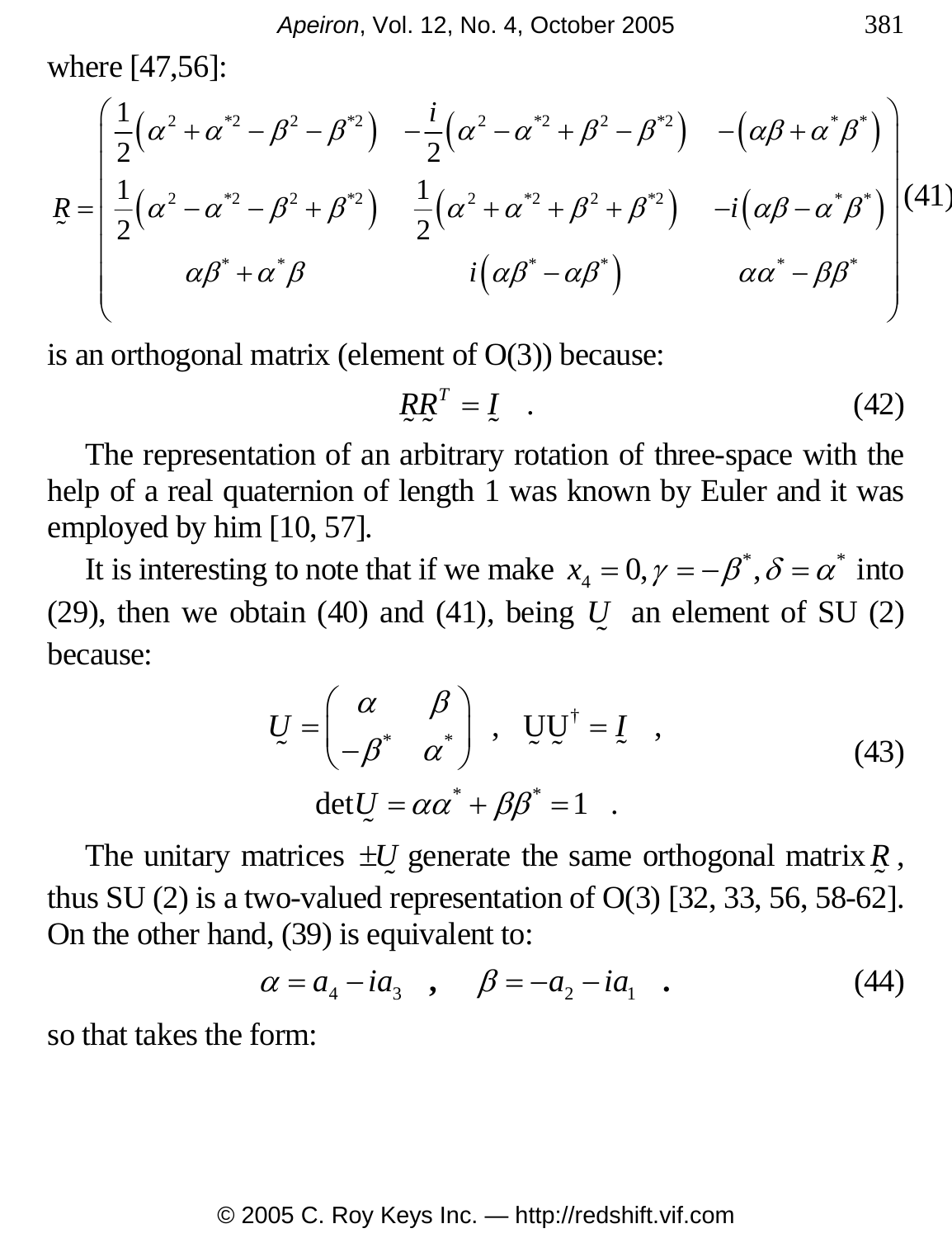*Apeiron*, Vol. 12, No. 4, October 2005 382

$$
U = a_4 \begin{pmatrix} 1 & 0 \\ 0 & 1 \end{pmatrix} - ia_1 \begin{pmatrix} 0 & 1 \\ 1 & 0 \end{pmatrix} - ia_2 \begin{pmatrix} 0 & -i \\ i & 0 \end{pmatrix} - ia_3 \begin{pmatrix} 1 & 0 \\ 0 & -1 \end{pmatrix},
$$
  
=  $a_4 I - i (a_1 \sigma_x + a_2 \sigma_y + a_3 \sigma_z),$  (45)

where  $\sigma_x, \sigma_y, \sigma_z$  are the known matrices of Pauli. If now we use the formal association [21]:

$$
\underline{I} \to 1 \quad , \quad -i\sigma_x \to \mathbf{I} \quad , \quad -i\sigma_y \to \mathbf{J} \quad , \quad -i\sigma_z \to \mathbf{K} \tag{46}
$$

it follows that  $U \rightarrow A$ , which motivates the intimate relationship between complex 2x2 unitary matrices and real 3x3 orthogonal matrices generated by real quaternions of length 1.

Thus we have seen that (29) or (34) describe completely the rotations in three and four dimensions.

#### **References**

- [1] J. A. Wheeler, Geometrodynamics, Academic Press, NY (1962)
- [2] G.F.Torres del Castillo, Rev. Mex. Fis. 43 (1997) 25
- [3] E. Noether, Nachr. Ges. Wiss. Göttingen (1918) 235
- [4] H. Weyl, Scripta Math. III 3 (1935) 201
- [5] A. Trautman, Commun. Math. Phys. 6 (1967) 248
- [6] C. Lanczos, Mathematical methods in solid state Physics and superfluid theory, Eds.R.C. Clark and G. H. Derik, Oliver & Boyd: Edinburgh (1969)
- [7] C. H. Kimberling, Am. Math. Mon. 79 (1972) 136
- [8] C. Lanczos, Bull. Inst. Math. and Appl. 9 (1973) 253
- [9] N. Byers, Emmy Noether´s discovery of the deep connection between symmetries and conservation laws, Proc. Symp. Heritage E. Noether, Bar-Ilan Univ., Israel, Dec. (1996)
- [10] C.Lanczos, The variational principles of mechanics, University of Toronto Press (1970)
- [11] A. Sudbery, J. Phys. A19, No.2 (1986) L33
- [12] V.V. Dvoeglazov, Hadronic J. 16 (1993) 459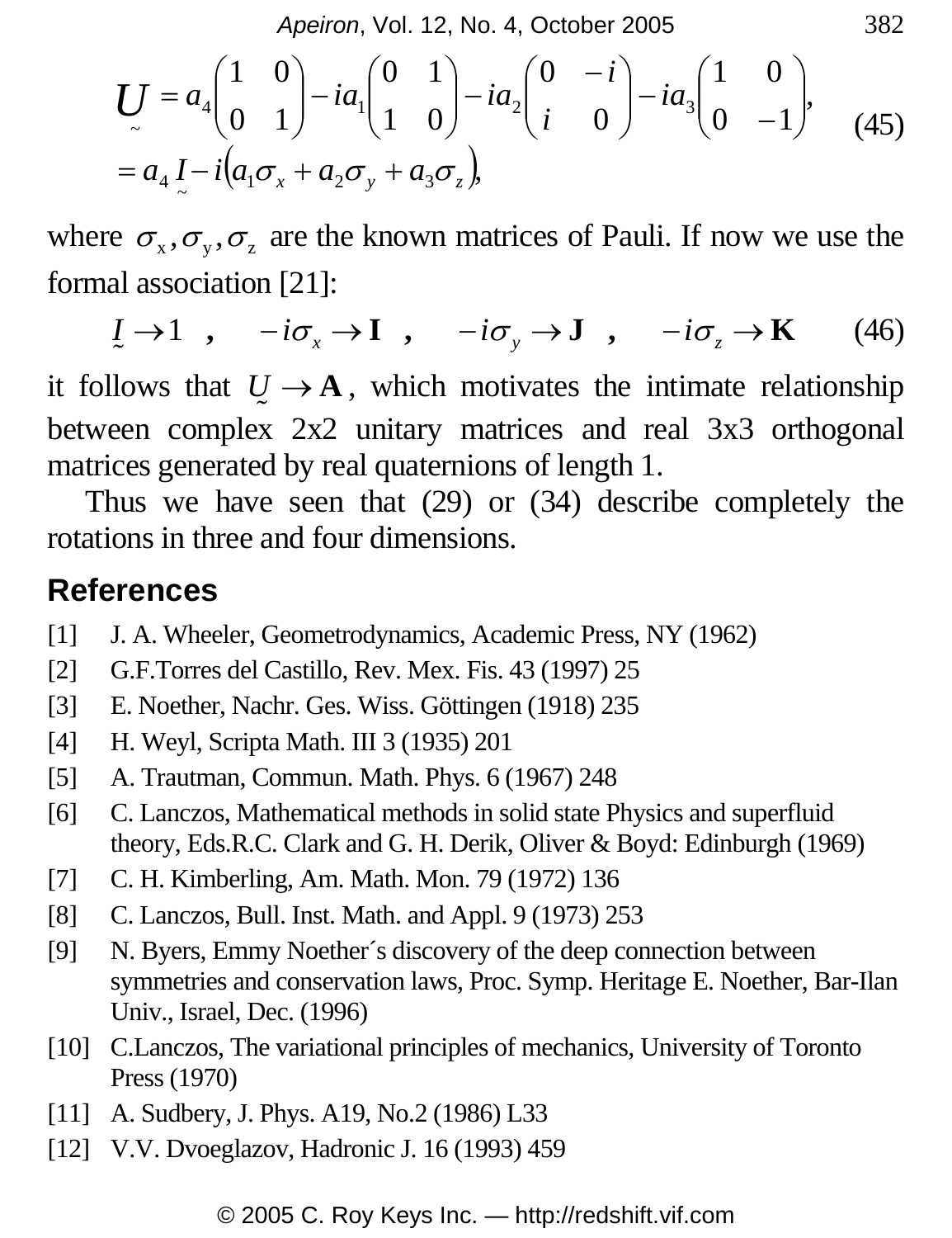- [13] H. Munera and O. Guzman, Mod. Phys. Lett.A12 (1997) 2089
- [14] W.R. Hamilton, Phil. Mag. 25 (1844) 489
- [15] W.R. Hamilton, Lectures on quaternions, Hudges & Smith, Dublin (1853)
- [16] P. G. Tait, An elementary treatise on quaternions, Oxford Univ. Press (1875)
- [17] W. K. Clifford, Proc. London Math. Soc. 4 (1876) 381
- [18] P. Weiss, Proc. R. Irish Acad. 46 (1941) 129
- [19] R.J. Stephenson, Am.J. Phys. 34 (1966) 194
- [20] A.M. Bork, Am. J. Phys. 34 (1966) 202
- [21] J. Kronsbein, Am. J. Phys. 35(1967) 335
- [22] J.L. Synge, Comm. Dublin Inst. Adv. Stud. Ser. A, No.21 (1972)
- [23] S.L. Altmann, Math. Mag. 62 (1989) 291
- [24] L. Silberstein, Theory of relativity, Macmillan, London (1924)
- [25] C. Lanczos, Zeits. Phys. 57 (1929) 447
- [26] C.R. Moisil, Bull. Sci. Math. 55 (1931) 168
- [27] A. W. Conway, Proc. R. Irish Acad. A29 (1911) 1
- [28] L. Silberstein, Phil. Mag. 23 (1912) 790
- [29] G. Marx, Lecture at the C. Lanczos Intal. Centenary Conf., Raleigh N.C. USA, Dec.(1993)
- [30] P.A.M. Dirac, Proc. R. Irish Acad. A50 (1945) 261
- [31] A.W. Conway, Proc. R. Soc. London A191 (1947) 137
- [32] S.L. Altmann, Rotations, quaternions and double groups, Clarendon Press, Oxford (1986)
- [33] K.N. Srinivasa Rao, The rotation and Lorentz groups and their representations for physicists, Wiley Eastern Limited-India (1988)
- [34] R.V. Churchill, Complex Variable and applications, McGraw-Hill, NY(1960)
- [35] W.B. Campbell and T. Morgan, Physica 53 (1971) 264
- [36] C. G. Gray, Am. J. Phys. 46 (1978) 169
- [37] A. C. T. Wu, Phys. Rev. D34 (1986) 3109
- [38] G.F.Torres del Castillo, Rev. Mex. Fis. 35 (1989) 282
- [39] G.F. Torres del Castillo, Rev. Mex. Fis. 38 (1992) 753
- [40] R.Penrose, Proc. R. Soc. London A284 (1965) 159
- [41] J.L.Synge, Relativity: the special theory, North-Holland, Amsterdan (1965)